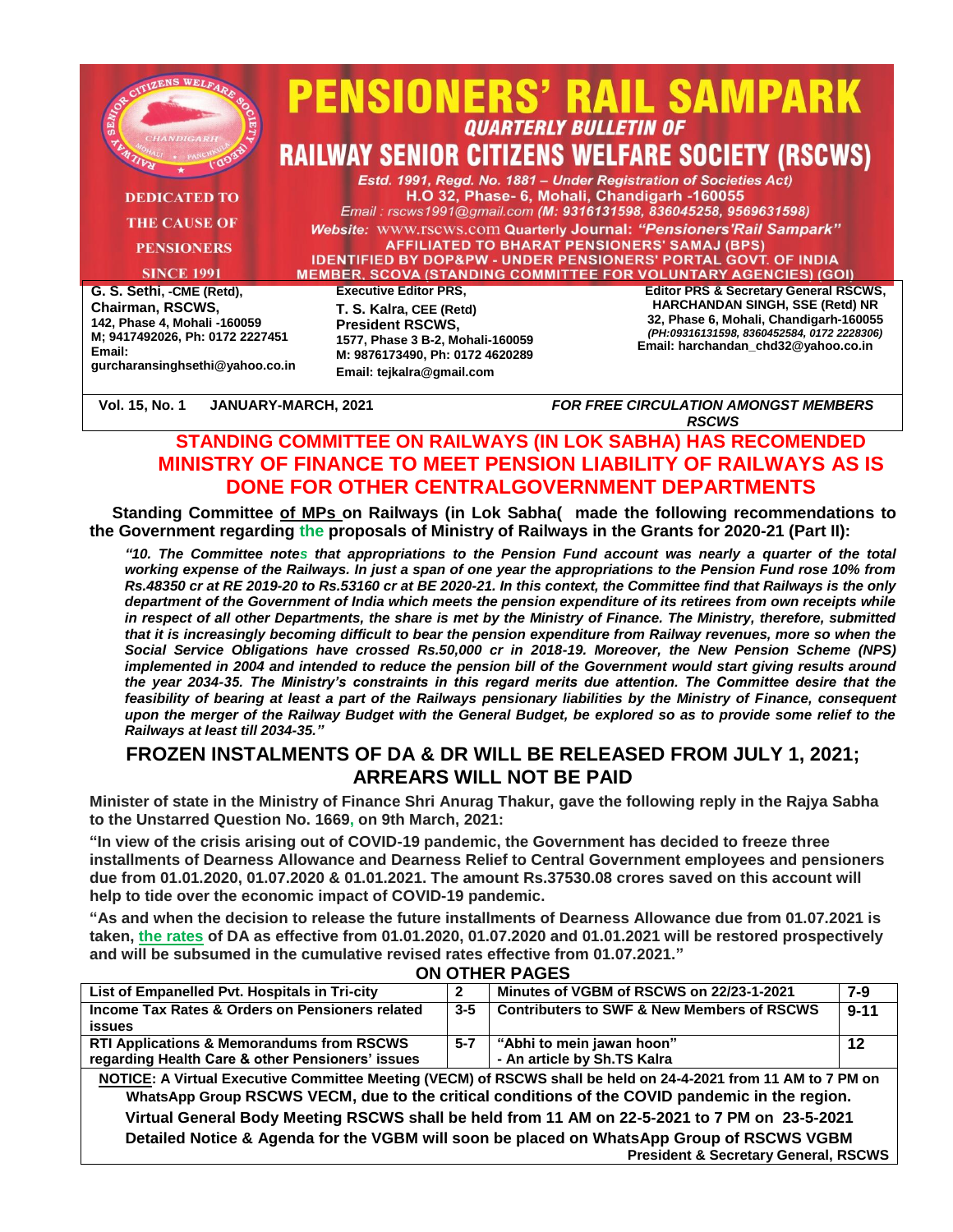## **LIST OF PVT HOSPITALS EMPANELLED BY RAILWAYS IN CHANDIGARH, MOHALI & PANCHKULA**

**- FOR CASHLESS TREATMENT OF RAILWAY MEDICAL BENEFICIARIES (EMPLOYEES & RELHS OPTEES)** ON **REFERRAL BY CMS NR UMB OR IN EMERGENCY ON APPROVAL OF CMS WITHIN 24 HOURS**

| SI.No. | <b>Hospital Name</b>                                                                                         | Contract up to | <b>Contact No.</b>                      |
|--------|--------------------------------------------------------------------------------------------------------------|----------------|-----------------------------------------|
| 1.     | <b>Ivy Super Specialty Hospital</b><br>Sector 71, Mohali                                                     | 15-12-2021     | 9988823456<br>(Abhishek:<br>8699999914) |
| 2.     | Indus Super Specialty Hospital,<br>Opp.old D.C. Office, Phase 1, Mohali                                      | 07-07-2021     | 0172-5044944,<br>5044945                |
| 3.     | Sri Guru Harkishan Sahib Eye Institute &<br>multispecialty Hospital, Sohana, Sector 77, SAS<br>Nagar, Mohali | 10-07-2021     | 0172-2295000                            |
| 4.     | Mukat Hospital & Heart Institute, Sector 34-C,<br><b>Chandigarh</b>                                          | 15-10-2021     | 9872048149                              |
| 5.     | <b>Grecian Super Specialty Hospital,</b><br>Sec. 69. Mohali                                                  | 26-08-2021     | 9899649020                              |

**ENTITLEMENT OF WARDS (as per 7th CPC Pay): General Ward: Up to Rs.47600; Semi-Private Ward: Rs.47601 to 63100; Private Ward: 63101 & above**

### HOSPITALS EMPANELLED WITH RSCWS IN THE TRI-CITY

**FOR TREATMENT AT CGHS RATES IN OPD, IPD & DIAGNOSTICS, FOR RSCWS MEMBERS** 

**ON PRODUCTION OF MEMBERSHIP CARD OF RAILWAY SENIOR CITIZENS WELFARE SOCIETY (RSCWS)** 

| SI.<br>No. | <b>Name of Hospital</b>                                                                           | <b>EMPANELLED FOR THE SPECIALITIES</b>                                                                                                                                                                                                                                                                                                                                                                    | <b>Contact No</b>                                                           |
|------------|---------------------------------------------------------------------------------------------------|-----------------------------------------------------------------------------------------------------------------------------------------------------------------------------------------------------------------------------------------------------------------------------------------------------------------------------------------------------------------------------------------------------------|-----------------------------------------------------------------------------|
| 1.         | <b>FORTIS MULTI-SPECIALITY</b><br><b>HOSPITAL, SECTOR-62,</b><br><b>PHASE-VIII, MOHALI</b>        | Cardiology, Cardio-thoracic and vascular surgery,<br>Joint replacement Surgeries, Surgical Oncology,<br><b>Medical Oncology, Radiation Oncology, Kidney</b><br>transplantation, Urology, Endocrinology Nephrology<br>with dialysis, Pediatric Urology, Bariatric surgery,<br>Liver Transplant, Critical medicine and anesthesia<br>care, Laparoscopic Surgery, Trauma Centre.                             | 0172-4692222.<br>0172-5021222<br>9872170582<br>(Dr. Ajinder<br>S.           |
| 2.         | <b>IVY MULTI-SPECIALITY</b><br><b>HOSPITAL, SECTOR-71,</b><br><b>MOHALI</b>                       | <b>Cardiology &amp; Cardiovascular and thoracic Surgery</b><br><b>Oncology (Medical, Surgical and Radiation</b><br>Oncology), Neurosurgery, Neurology, Obstetrics &<br>Gynecology, Orthopedics (including joint and Hip<br>Replacement), Urology, Nephrology (including<br>dialysis and Kidney transplant), Gastroenterology,<br><b>Gastro Surgery Plastic Surgery, ENT,</b><br>Endocrinology, Radiology. | 0172-7170000,<br>0172-5044333/<br>0172-5044347<br>(Abhishek:<br>8699999914) |
| 3.         | <b>MUKAT MULTI-SPECIALITY</b><br><b>HOSPITAL, SECTOR 34 A,</b><br><b>CHD</b>                      | <b>All Available specialties</b>                                                                                                                                                                                                                                                                                                                                                                          | 098888330474<br>9872048149                                                  |
|            | <b>EDEN CRITICAL CARE</b><br><b>HOSPITAL</b><br>Industrial $Area - 1$ , CHD<br>(Near Elante Mall) | <b>Emergency &amp; Trauma, Internal Medicine,</b><br>Cardiology, Neurosurgery and Neurology,<br>Nephrology & Dialysis, Gastroenterology, Urology,<br><b>Orthopedics &amp; Joint Replacement, Gynecology,</b><br>Obstetrics, Chest & TB, Skin, Dental, ENT, General &<br>Laparoscopic Surgery, Breast Cancer Surgery,<br>Dietics,                                                                          | <b>Manpreet</b><br><b>Sharma</b><br>7528977408                              |

*These Hospitals are also approved by the Government for testing & treatment of COVID \_ 19 on cash payment. Charges as fixed by the Government : are charged as*  **Rs. 250 per Injection of Covishield or Covaxin with 2<sup>nd</sup> dose after prescribed period.** *Charges of each Test for Covid 19 are fixed as Rs. 900 to Rs.1000/-*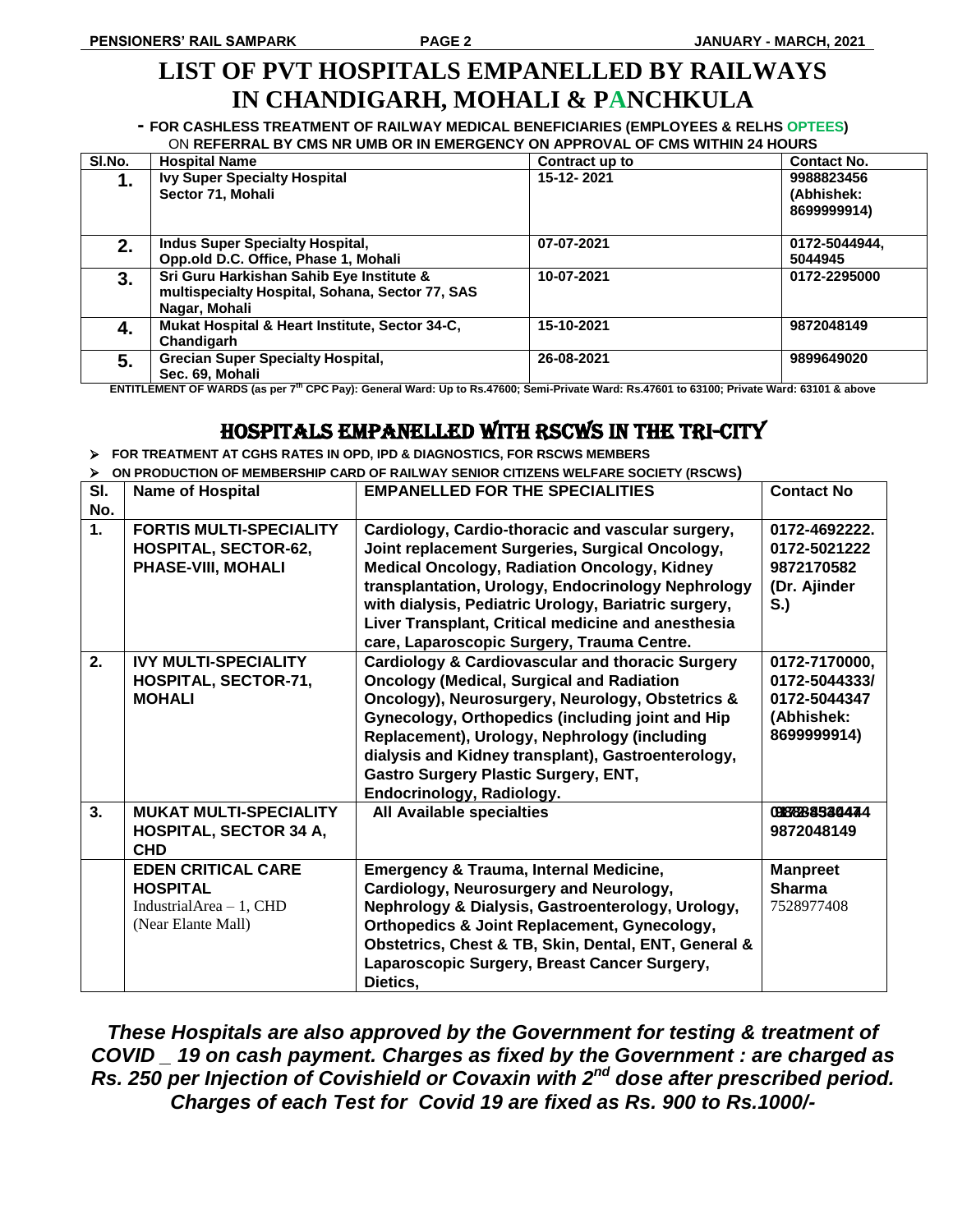### **INCOME TAX RATES**

| Individuals (Other than senior and super senior citizen)                             |                                |                                |  |  |  |  |
|--------------------------------------------------------------------------------------|--------------------------------|--------------------------------|--|--|--|--|
| <b>Net Income Range</b>                                                              | Rate of Income-tax             |                                |  |  |  |  |
|                                                                                      | <b>Assessment Year 2021-22</b> | <b>Assessment Year 2020-21</b> |  |  |  |  |
| Up to Rs. 2,50,000                                                                   |                                |                                |  |  |  |  |
| Rs. 2,50,000 to Rs. 5,00,000                                                         | 5%                             | 5%                             |  |  |  |  |
| Rs. 5,00,000 to Rs. 10,00,000                                                        | 20%                            | 20%                            |  |  |  |  |
| Above Rs. 10,00,000                                                                  | 30%<br>30%                     |                                |  |  |  |  |
| <u>Senior Citizen (who is 60 years or more at any time during the previous year)</u> |                                |                                |  |  |  |  |
| <b>Net Income Range</b>                                                              | Rate of Income-tax             |                                |  |  |  |  |
|                                                                                      | <b>Assessment Year 2021-22</b> | <b>Assessment Year 2020-21</b> |  |  |  |  |
| Up to Rs. 3,00,000                                                                   |                                |                                |  |  |  |  |
| Rs. 3,00,000 to Rs. 5,00,000                                                         | 5%                             | 5%                             |  |  |  |  |
| Rs. 5,00,000 to Rs. 10,00,000                                                        | 20%                            | 20%                            |  |  |  |  |
| Above Rs. 10,00,000                                                                  | 30%                            | 30%                            |  |  |  |  |
| Super Senior Citizen (who is 80 years or more at any time during the previous year)  |                                |                                |  |  |  |  |
| <b>Net Income Range</b>                                                              |                                | Rate of Income-tax             |  |  |  |  |
|                                                                                      | <b>Assessment Year 2021-22</b> | <b>Assessment Year 2020-21</b> |  |  |  |  |
| Up to Rs. 5,00,000                                                                   |                                |                                |  |  |  |  |
| Rs. 5,00,000 to Rs. 10,00,000                                                        | 20%                            | 20%                            |  |  |  |  |
| Above Rs. 10,00,000                                                                  | 30%                            | 30%                            |  |  |  |  |
|                                                                                      |                                |                                |  |  |  |  |

*a***.** *Surcharge:* **Surcharge is levied on the amount of income-tax at the rates of 10%, 15%, 25% & 37% if total income of an assesse Rs.50 Lakh, Rs.1 Crore, Rs.2. Crore, Rs.5 Crore and R.10 Crore respectively.** 

*b***.** *Health and Education Cess :* **Health and Education Cess is levied at the rate of 4% on the amount of income-tax plus surcharge.**

**Note: A resident individual (whose net income does not exceed Rs. 5,00,000) can avail rebate under section 87A. It is deductible from income-tax before calculating education cess. The amount of rebate is 100 per cent of incometax or Rs. 12,500, whichever is less.**

#### **SPECIAL TAX RATES**

**The Finance Act, 2020, has provided an option to Individuals and HUF for payment of taxes at the following reduced rates from Assessment Year 2021-22 and onwards:**

| <b>Total Income (Rs)</b>    | Rate |
|-----------------------------|------|
| Up to 2,50,000              | Nil  |
| From 2,50,001 to 5,00,000   | 5%   |
| From 5,00,001 to 7,50,000   | 10%  |
| From 7,50,001 to 10,00,000  | 15%  |
| From 10,00,001 to 12,50,000 | 20%  |
| From 12,50,001 to 15,00,000 | 25%  |
| Above 15,00,000             | 30%  |

**Conditions for opting New Tax regime.**

**The taxpayer opting for concessional rates in the New Tax regime will have to forgo certain exemptions and deductions available in the existing old tax regime. In all there are 70 deductions & exemptions that are not allowed, out of which the most commonly used are, Leave Travel Allowance (LTA), House Rent Allowance (HRA), Conveyance allowance, Daily expenses in the course of employment, Relocation allowance, Helper allowance, Children education allowance, Other special allowances [Section 10(14)], Standard deduction on salary, Professional tax, Interest on housing loan (Section 24), Deduction under Chapter VI-A deduction (80C,80D, 80E and so on) (Except Section 80CCD(2))**

**List of deductions "allowed" under new Tax rate regime :- Transport allowance for specially abled people, Conveyance allowance for expenditure incurred for travelling to work, Investment in Notified Pension Scheme under** 

**section 80CCD(2), Deduction for employment of new employees under section 80JJAA, Depreciation u/s 32 of the Income-tax act except additional depreciation and Any allowance for travelling for employment or on transfer.**

*a***.** *Surcharge:* **Surcharge is levied on the amount of income-tax at the rates of 10%, 15%, 25% & 37% if total income of an assesse Rs.50 Lakh, Rs.1 Crore, Rs.2. Crore, Rs.5 Crore and R.10 Crore respectively.** 

*b***.** *Health and Education Cess :* **Health and Education Cess is levied at the rate of 4% on the amount of income-tax plus surcharge.**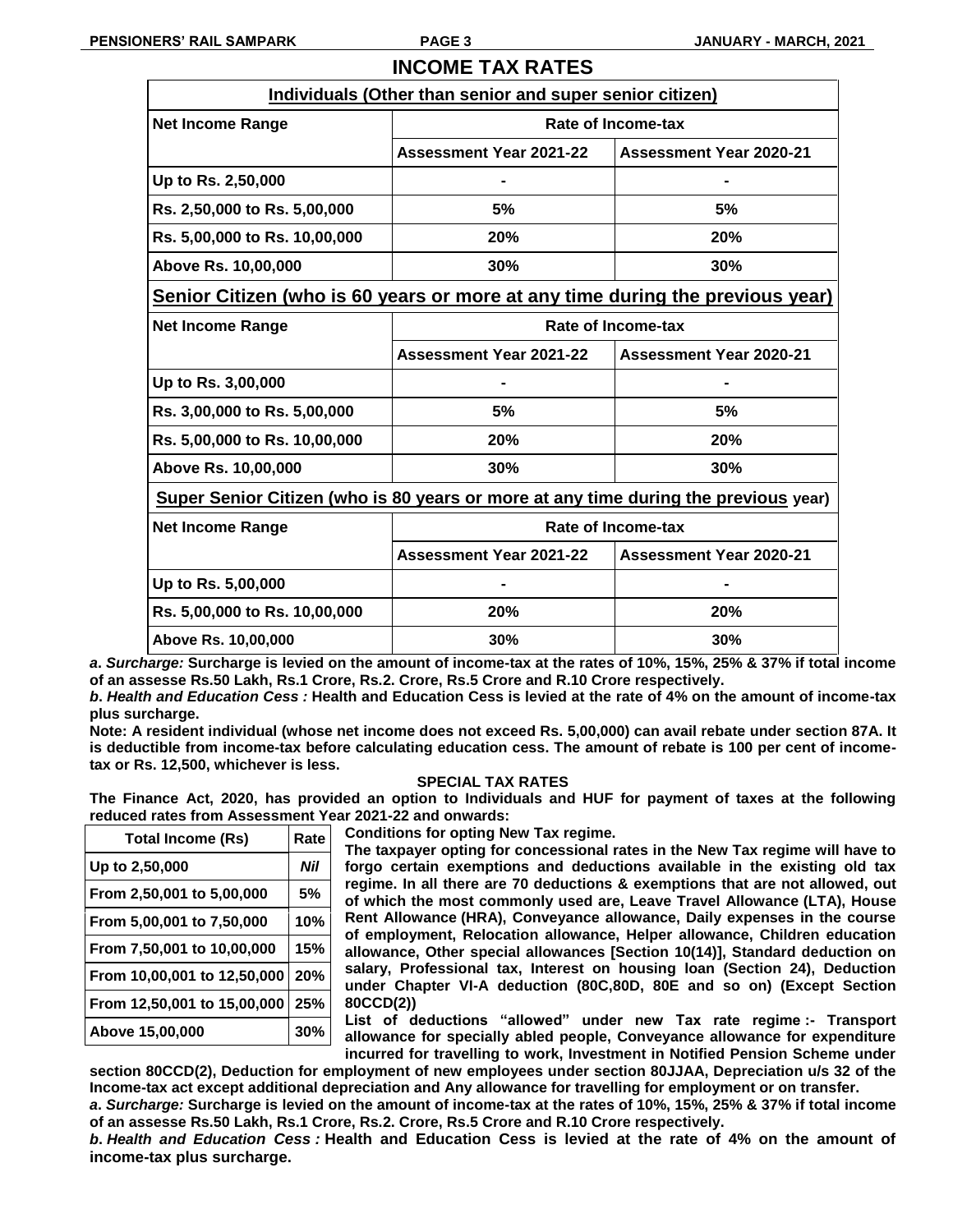#### **Railway Board letter No. PC-VII/2020/HRMS/16, dated: 16.02.2021**

**Sub: Implementation of Settlement, PF and e-pass modules of HRMS\*-reg.**

**1. Eight modules of HRMS have been launched and vide Board"s letter dated 22.12.2020. It was advised that the modules would be effective w.e.f. 01.01.2021.**

**2. However. various Railways and Production Units have raised issues like proxy errors, connectivity to server and flows of HRMS modules whereby users are experiencing difficulty in Issuance of Passes and PF.**

**3. This has been examined in Board. In order to avoid inconvenience to users, it has been decided that while HRMS remains the preferred option, Field Units have the option to operate the Pass, PF and Settlement activities as per the existing practice till 31.03.2021. However, from 01.04.2021 onwards all the activities relating to these modules shall only be Initiated through respective modules of HRMS as CRIS would have taken all measures to ensure seamless operation of HRMS.**

**4. This issue with the approval of Competent Authority.**

**Railway Board"s letter No: 2018/Trans Cell / Health/CGHS (eOff.No.3270783) Dated: 28/12/2020 Sub: Improvement of Health Delivery System & Emergency Treatment in Railway Empanelled Private Hospitals**

**Several representations have been received from Railway Medical Beneficiaries including retired officials regarding problems being faced during treatment in emergency at empanelled Hospitals. In order to improve the Health Delivery System on Indian Railways and streamline the treatment in emergency at Railway empanelled hospitals, following have been approved:**

**1. Railway medical beneficiaries (serving/ retired) under emergency condition can get admission in any railway empanelled hospital without any prior referral. The empanelled hospital should not insist on referral from railway hospitals or demand advance in emergency conditions and the hospital will provide cashless/Credit medical facilities to patients.**

**2. The emergency conditions are defined in Memorandum of Understanding between CGHS empanelled hospitals and Government of India (CGHS Authorities) (Annexure-I) or as amended by CGHS from time to time and same will be applicable in Indian Railways.**

**3. The valid UMID Card/ CTSE Card issued will be treated as identification as Railway Medical Beneficiary. Railways have to make sure that these cards are accepted in the empanelled hospital under the jurisdiction / empanelment.**

**4. Situation may arise where Railway hospital, after scrutinizing admission report submitted by empanelled hospital, finds that the patient is not suffering from an emergency. In such cases the patient can continue to avail treatment at the empanelled hospital, if so desired, by paying CGHS rates or hospital rates, whichever is less on the patient"s cost.**

**5. The nature and appropriateness of the emergency is subject to verification, which may be verified, inspected or medically audited by the nominated authority on random basis at its own discretion.**

**6. The Hospital will intimate all instances of patients admitted as emergencies (without prior permission) to the Railway authorities, at the earliest and within 24 hours and Railway will revert within next 24 hours, otherwise it will be treated as deemed approval. The empanelled hospital will clearly mention / certify the emergency condition as per MoU.**

**7. Railway Hospital as well as empanelled hospital will share the contact number and email address for communication for this purpose and will ensure to put on the website of Railways as well as of the hospital. The documents and approvals will be shared on the email to save the time and difficulties faced by the patients. The empanelled Hospital will not insist to patients to get the approval of referral / extension from the Railway Hospital. Same will be coordinated and approved on the contact number and email by the empanelled Hospital and Railway Hospital.**

**8. Railway hospitals shall refer to the empanelled hospital for appropriate duration as per the package. In case of additional stay for treatment, same procedure will be followed as per Para 6 & 7 above.**

**9. Also, the empanelled hospitals will provide the necessary treatment in OPD or otherwise to valid Railway Medical Beneficiary at the CGHS approved rates or hospital rates, whichever is less for the treatment in nonreferral and non-emergency case at Railway Medical Beneficiary"s cost.**

**10. Zonal Railways shall include provisions for conditions given from 4.1 to 4.9 above, in their MoU with the referral hospitals and also include that refusal to provide treatment to bonafide railway medical beneficiaries in emergency cases without valid ground would attract disqualification for continuation of empanelment. Also, MoU to be updated including removal of ambiguities accordingly.**

**This issues with the approval of Board.**

*Encl.: One Annexure\* HRMS : Human Resources Management System*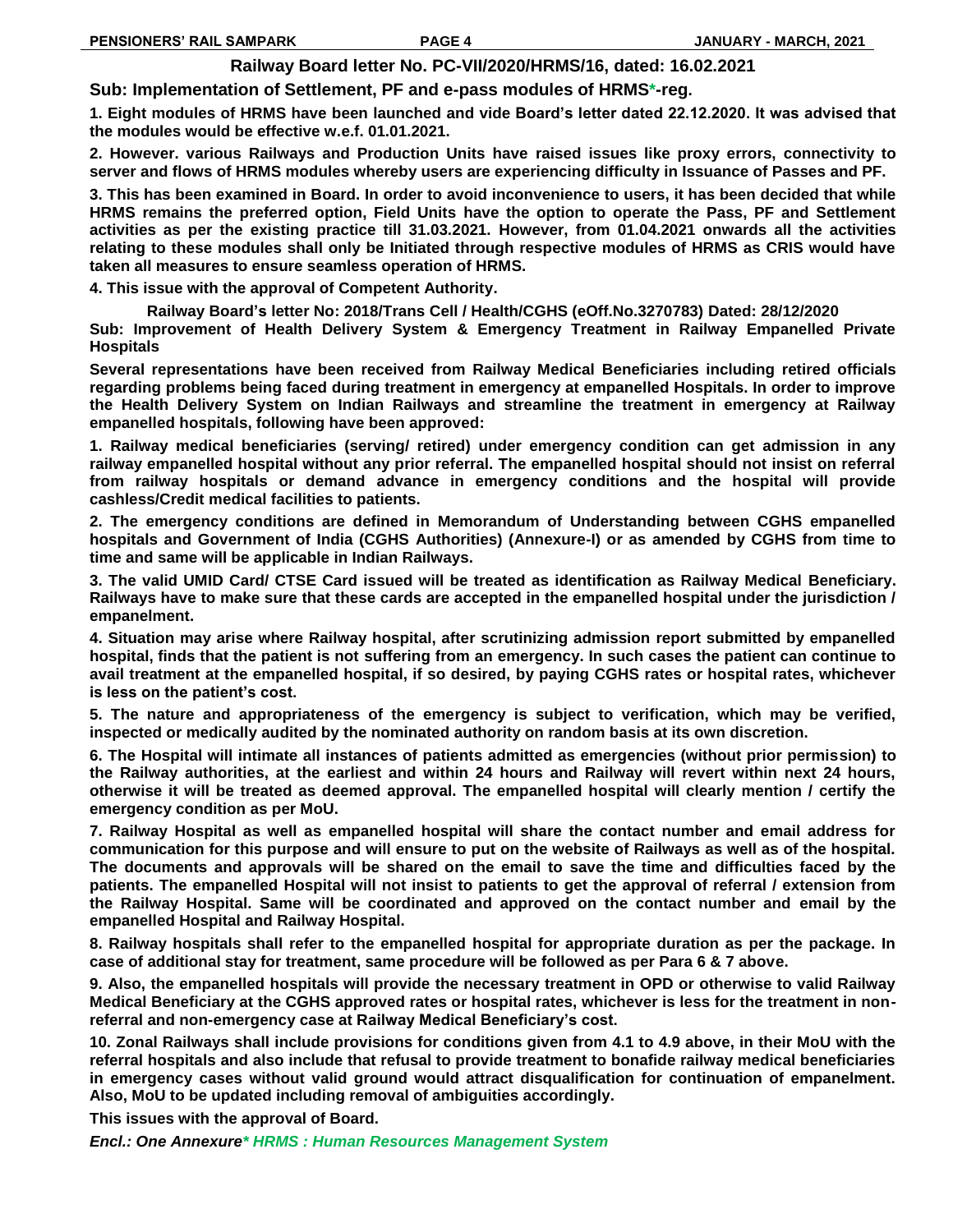#### **ANEXURE**

#### **TREATMENT IN EMERGENCY**

**The following ailments may be treated as emergency which is illustrative only and not exhaustive, depending on the condition of the patient**

- **1. Acute Coronary Syndromes (Coronary Artery Bye-pass Graft / Percutaneous, Transluminal Coronary Angioplasty) including Myocardial Infraction, Unstable Angina, Ventricular Arrhythmias, Paroxysmal Supra Ventilator Tachycardia, Cardiac Tamponade, Acute Left Ventricular Failure? Sever Congestive Cardiac Failure, Accelerated Hypertension, Complete Heart Block and Stoke Adam attack, Acute Aortic Dissection.**
- **2. Acute limb Ischemia, Rupture of Aneurysm, Medical and Surgical shock and peripheral circulatory failure.**
- **3. Cerebro-Vascular attack-stocks, sudden unconsciousness, Head injury, Respiratory failure, decompensated lung disease, Cerebro-Meningel Infections, Convulsions, Acute Visual loss.**
- **4. Acute Abdomen pain.**
- **5. Road Traffic Accidents / with injuries including fall**
- **6. Severe Hemorrhage due to any cause.**
- **7. Acute poisoning.**
- **8. Acute Renal Failure.**
- **9. Acute abdomen pain in female including acute Obstetrical and Gynecological emergencies.**
- **10. Electric Shock 11. Any other life-threatening condition.**

#### **INFORMATION UNDER RTI ACT, 2005 BY SG RSCWS (IN MARCH, 2021) TO EXPEDITE ACTION ON VITAL HEALTH RELATED ISSUES** *(REPLIES SHALL BE PUBLISHED IN THE NEXT ISSUEOF PRS ON RECEIPT THEREOF)*

**1. Information sought through RTI Application, from CPIO (RTI), Railway Board, Rail Bhawan, New Delhi Subject matter: Procedure for Referral of Railway Beneficiaries / RELHS Optee Pensioners to Private Empanelled Hospitals.**

**i) Copy / Copies of the Orders of the Railway Board regarding procedure / simplified procedure for Referral of Railway Beneficiaries / RELHS Optee Pensioners to Private Empanelled Hospitals. ii) a) Copy of Schedule of Powers to different Levels of Medical Officers (i.e. ADMO( Incharge, DMO, Sr. DMO, ACMS / CMS etc.) for Referral of Railway Beneficiaries / RELHS Optee Pensioners to Private Empanelled Hospitals.**

**b) Copy of orders regarding delegation of Powers for Referral of Railway Beneficiaries / RELHS Optee Pensioners to Private Empanelled Hospitals. to procedural problems.** 

- **i) Copy of Noting & Orders on the Memorandum No. RSCWS/HO/CHD/Memo/RB-Med/2020-16 dated 30-12- 2020 submitted by RSCWS (copy attached) -** *To allow RELHS Cards to continue (for getting treatment in emergency and on referral) - till UMID Cards are generated / issued to concerned Pensioners*
- **2. Information sought through to CPIO (RTI), Railway Board,**

**a. Subject matter:** *To allow RELHS Cards to continue till UMID Cards are generated / issued to concerned Pensioners due to lack of knowledge / expertise of Computer Operations.*

- **i) Copy of orders of Railway Board procedure for issue & generation of UMID (Unique Medical ID Cards for Railway employees who cannot generate the same due to lack of knowledge or expertise of Computers or due to procedural problems.**
- **ii) Copy of orders of Railway Board procedure for issue & generation of UMID (Unique Medical ID Cards for RELHS-97 Optee Pensioners who cannot generate the same due to lack of knowledge or expertise of Computers or due to procedural problems.**
- **iii) Noting & Orders on the Memorandum No. RSCWS/HO/CHD/Memo/RB-Med/2020-16 dated 30-12-2020 submitted by RSCWS (copy attached) -** *To allow RELHS Cards to continue (for getting treatment in emergency and on referral) - till UMID Cards are generated / issued to concerned*

**3. Information sought through RTI Application to CPIO (RTI) Northern Railway DRM Office, Ambala Cantt. – Subject matter: Treatment of Railway Beneficiaries / RELHS Optee Pensioners in Private Empanelled Hospitals – Restriction on number of d** 

**Copy of orders of Railway Board, PCMD / CMD NR and or CMS Ambala vide which approval / extension is given for specific number of days, if any, for Treatment of Railway Beneficiaries / RELHS Optee Pensioners in Private Empanelled Hospitals.**

**4. Information sought through RTI Application to CPIO (RTI), Northern Railway, Baroda House, New Delhi**

**Subject matter: Implementation of Board"s Orders Reg. Improvement of Health Delivery System and Emergency Treatment in Railway Empanelled Private Hospitals**

- **i) regarding Implementation of Board"s Orders Reg. Improvement of Health Delivery System and Emergency Treatment in Railway Empanelled Private Hospitals (issued vide Railway Board"s Letter No. 2018/TransCell/Health/ CGHS (eoff. No. 3270783) Dated 28/12/2020.**
- **ii) Copy of letter of CMS Ambala Divisional Railway Hospital regarding Implementation of Board"s Orders Reg. Improvement of Health Delivery System and Emergency Treatment in Railway Empanelled Private Hospitals (issued vide Railway Board"s Letter No. 2018/TransCell/Health/ CGHS (eoff. No. 3270783) Dated 28/12/2020)**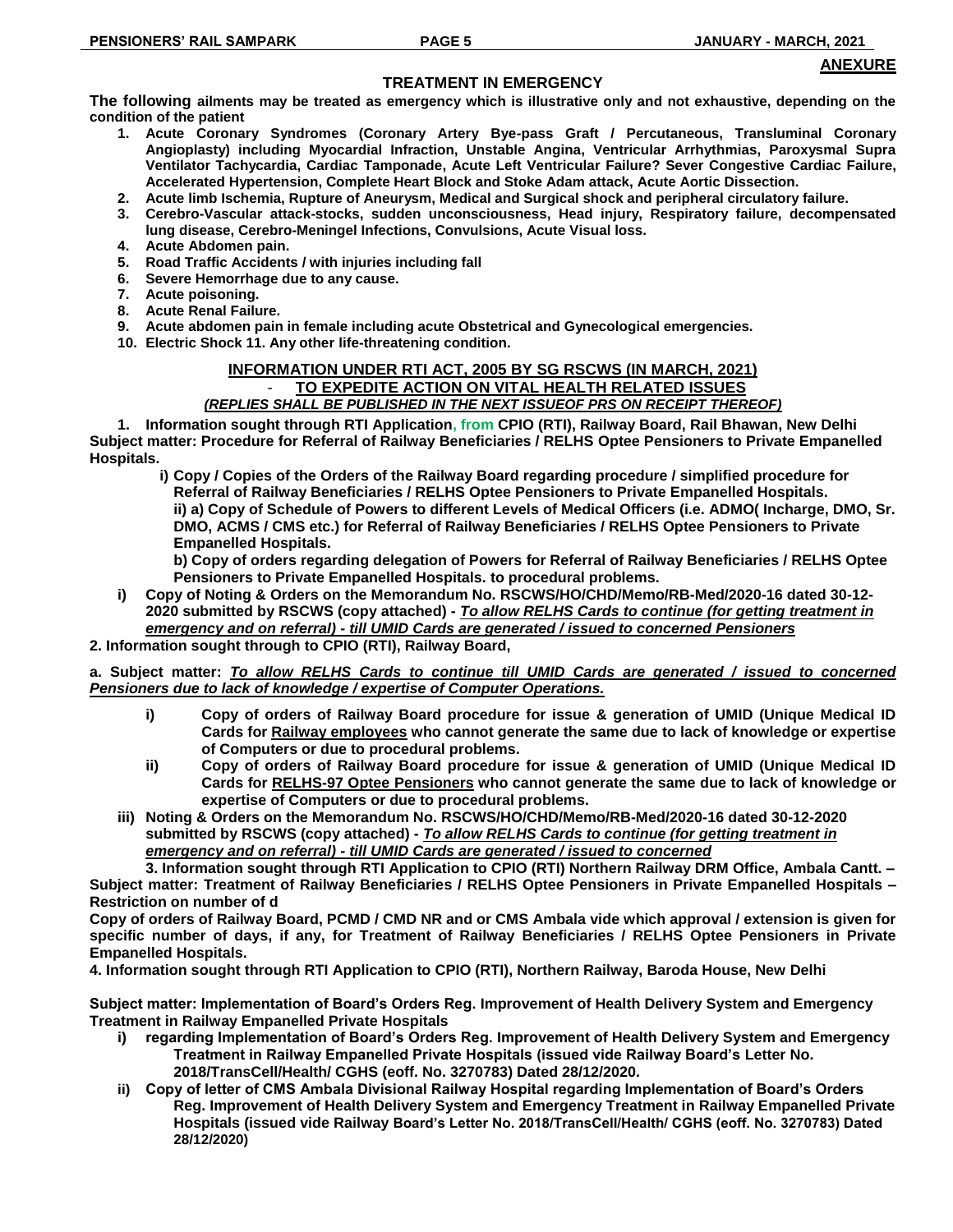**Copy of Memorandum No. RSCWS/HO/CHD/Memo-Medical/2021-5 Dated 29-3-2021**

#### **To DRM Ambala from President RSCWS**

**Sub:1 Strengthening and Streamlining Rly Medical Facilities in Chandigarh Tricity**

 **2 Providing convenient locations of the Health Unit at Chandigarh / Mohali.**

 **On Delhi-Ambala-Kalka route, Chandigarh was earlier non-existent and Kalka used to be the main terminal for line maintenance and workshop repairs and overhaul of BG & NG rolling stock. Because of sufficient numbers of staff stationed at Kalka, a railway hospital was set up over there.**

 **Over the years, the scenario has totally changed, with more & more repair & maintenance facilities being set up at Chandigarh, which is also now on the main line route to Amritsar, Una and Jammu/Katra. Already there are grandiose plans to make Chandigarh a world class railway station. With that, more & more staff will be posted at Chandigarh. Besides, a number of retired railway staff & officers are settled in Chandigarh and the adjoining satellite districts of Mohali and Panchkula.**

 **But the railway medical facilities here are woefully poor. There is a namesake Health Unit here with an ADMO, a pharmacist and skeleton supporting staff. The primary functioning of this health unit is consultation from the ADMO, disbursing of medicines obtained from Ambala divisional hospital and processing of reimbursement papers. Obviously, the footfall is not much because railway medical beneficiaries prefer to go to private hospitals in the tricity where best of medical facilities are available in the region and then seek medical expenses reimbursement from the division.**

 **It is therefore necessary and desirable to upgrade this health unit into a proper hospital with the basic OPD facilities along with some pathological testing facilities provided over here. Moreover, in due course some IPD facilities will also require to be set up for which planning should be done right now. In fact, the Health Unit building already constructed at the present existing site, did include accommodation for indoor patients also, which part of the building is (unauthorizedly) occupied by the Engineering department, simply because the HU remains in a relatively neglected state.**

**Another important factor is that the Health Unit is located at a forlorn place across the Chandigarh yard which area is not covered by any public transport. One has either to go to Chandigarh station, go across via the FOB and then walk a Km on the platform plus the other side road or take a taxi to the health unit, costing Rs 500/- per round trip plus taxi waiting time charges. It is so inconvenient and discouraging to visit the health unit. It needs to be located on the main entry side of Chandigarh station.**

**The railway beneficiaries are spread out in UT Chandigarh, Mohali & Panchkula districts. Mohali station is also a more convenient place because many of the railway retirees are stationed in Mohali city and the adjoining developing townships. Some quarters for working railway employees are already under construction at Mohali. One of these quarters or a vacant room at Mohali station can be converted into a Lock Up dispensary.**

**It is, as such, suggested that for the time being the Health Unit be operated on alternate days from Chandigarh and Mohali stations.**

**Action needs to be taken to upgrade the Health Unit into a proper hospital with the requisite OPD facilities and planning be done to add some IPD facilities in due course.**

**Submitted for urgent, favorable consideration & action please.**

 **--- Pr CMD/ HQ office, NDLS: cmd@nr.railnet.gov.in**

**Copy of Memorandum No. RSCWS/HO/CHD/Memo-Medical/2021-6 Dated 30-3-2021** 

**To DRM Ambala from President RSCWS**

**Sub:1. Nonpayment/alleged heavy deductions from the railway medical bills of Fortis Hospital, Mohali.** 

 **2. Re- empanelment of Fortis Hospital, Mohali**

**Ref: CMS/Ambala"s letter No. 140-Med/RTI/Information/2021 dated 21.01.2021**

 **For quite some time we have been taking up the issue of payment of pending bills of Fortis Hospital Mohali with Ambala division. Although most of the bills have been cleared after a pendency of over two years, still lot of deductions to the tune of Rs 30 to 40 lakhs, amounting to 15 to 99% of individual bills, as reported by them, have allegedly been made while clearing payments to Fortis.**

 **In CMS"s RTI reply given to Fortis Hospital, vide reference letter above, it is simply mentioned that deductions have been made as per CGHS/NABH/2014 rates, terms and conditions of MOU. Fortis management alleges that these deductions are unauthorized.**

 **I had the opportunity to discuss the matter with their zonal director; he firmly told me that unless the matter of alleged heavy deductions is sorted out, they are not ready to get themselves re-empanelled with Ambala division.**

 **Fortis is one of the top hospitals; they continue to remain on the empanelment of other railway divisions in the country and also with CGHS and ECHS(Defense). If all these units do not have payment problems with Fortis, then why should Ambala division single themselves out for non-payment/alleged deductions.** 

 **Why should there be a stalemate on this account? It would be better to call their representative to Ambala and sort out deductions of individual bills; either convince them or get convinced. We have already spoken to CMS in this connection.**

 **It may please be noted that during this Covid pandemic period, when all government hospitals OPDs are closed, Fortis are having enough of business as such, on their usual full rates. They are really not interested in adding to their workload and that too at CGHS rates. It is primarily in our(railway"s) interest that we bring them back on our empanelment.**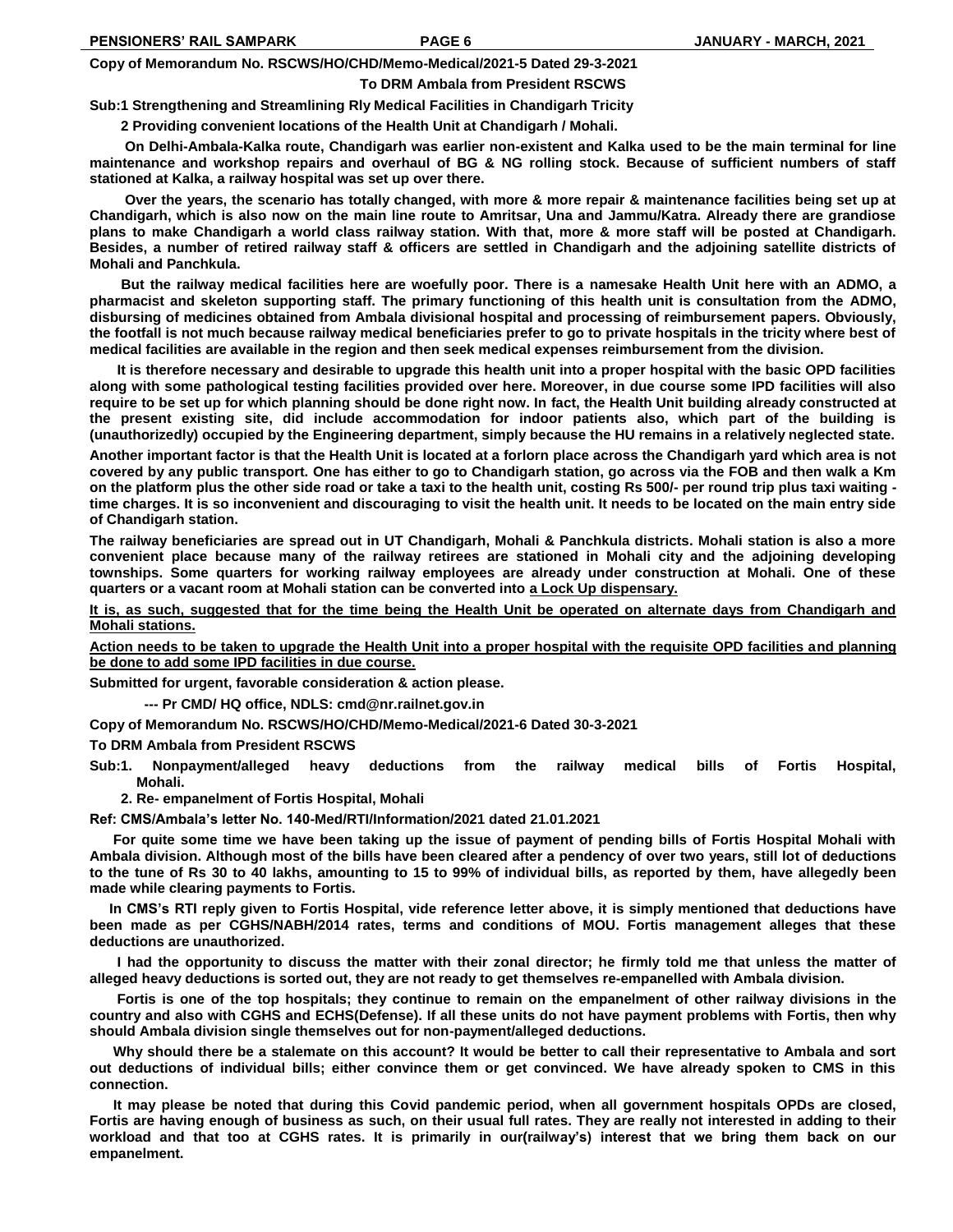**So please have the issue of their payments/deductions sorted out at the earliest to facilitate their re-empanelment with Ambala division.**

**Copy of Memorandum No. RSCWS/HO/CHD/Memo-Medical/2021-7 Dated 31-3-2021 to the Secretary,**

#### **Ministry of Health & Family Welfare, GOI, New Delhi from President RSCWS**

**Sub: Reimbursement of cost of OPD Medicines: Special Sanction in view of COVID – 19; Request for extension of period till at least 31st May, 2021.**

**Ref: MOH & FW OM Nos. Z 15025/12/2020/DIR/CGHS dated 29th Dec, 2020**

**In view of the then prevalent COVID pandemic situation, the CGHS beneficiaries getting reimbursement of medicines for chronic diseases, were further permitted to purchase medicines from the open market on reimbursement basis till 28th Feb, 2021, on the same terms & conditions as per the earlier OM dated 27th March, 2020.**

**Presently there is a re-surge of Covid-19 positive cases, particularly in Punjab and Maharashtra. Enclosed cuttings from today (31st March) newspapers amply highlight the rise in Covid- 19 infections as well as deaths. Citizens are being advised to take all precautions as per the earlier laid down Covid safety protocol. It is also being projected that such cases will further peak by April end, 2021.**

**Keeping in view the worsening Covid infections situation, it needs no emphasis that the earlier date of Feb end,21 be further extended till at least May, 2021 end, as per the earlier terms and conditions, at least for the states of Maharashtra, Punjab and the UT Chandigarh.**

**Copy: Director General Health Services <dghs@nic.in**

**Copy to DG, RHS, Railway Board <** [dgrhs@rb.railnet.gov.in](mailto:dgrhs@rb.railnet.gov.in)

**It is requested that without waiting for the action to be taken in the matter by MOH & FW, the said date should be extended till 31st May, 2021 unilaterally, not only for purchase of medicines for chronic cases, from the open market, but also for getting OPD treatment from any of the nearest CGHS empanelled hospitals, - both at CGHS rates, on reimbursement basis.**

#### **MINUTES OF VIRTUAL GENERAL BODY MEETING OF RSCWS**

#### **HELD ON 22 & 23 JANUARY 2021 ON WHATSAPP**

#### **Shri T.S. Kalra, President RSCWS presided over the virtual Meeting.**

#### **1. Opening Address by the President:**

**In the New Year, we are** *virtually* **meeting for the first time. I wish you all a very happy new year. Last year, as you all know, had been a difficult one but still, we have been successful in conducting five Executive Committee meeting and one General Body Virtually. Thank you all for your cooperation.** 

**We are in constant interaction with Ambala Division, Northern Railway, & Railway Board about pensioners" problems. A lot of time and efforts have been devoted and, in some matters, we have achieved good results. Some of RSCWS"s members have also been giving personal attention from time to time as required. Hope you have received periodical Rail Sampark for the month of Oct. – Dec. 2020. It contains a lot of informative details. Copies of all the correspondence done by us are available therein. Although**

**There were problems when referring to Private Empaneled Hospitals. Now Railway Board has clarified that in case of emergency there is no need to go to CMS Ambala to bring referral letter/authorization. You can take the patient directly for treatment in emergency to Empaneled Hospital and from that hospital, a message will be sent to CMS Ambala to obtain permission. But for that we need to have a UMID card Or CTSE card. As it is not easy to generate these cards, we are trying to tie up with a Private Café to get these cards generated, the details of which will be conveyed to you by Secretary General. We have to manage with RELHS cards till UMID card is made available to all the pensioners.**

**For Chronic Cases, there was a demand that the medicine be issued for 3 months at a time. It has also been followed up and instructions have been issued for issue of 3 months medicine in Chronic Cases**

**Usually for OPD treatment, we are not referred to Private Empaneled Hospitals, but now Railway Board has issued instructions that pensioners can get OPD treatment facilities in Empaneled Pvt. Hospitals at CGHS rates. But this facility is only available in Hospitals Empaneled by the Railways. Railway Empaneled Hospitals are very few in Tri City. Fortis and MAX have withdrawn themselves for non-Payment of their bills by the Railways. Some of their bills have been cleared but still they are not ready to renew their empanelment due to heavy deductions by the Railways. We are in touch with DRM/UMB and GM/NR. and CMD for empanelment of more Hospitals and Diagnostic Centers in the Tri-city so that pensioners can avail treatment at their preferred/convenient Hospitals. We are also approaching Railway Board and Ministry of Health to allow our pensioners to avail OPD facilities in all CGHS Empaneled Hospitals & diagnostic centers at CGHS rates.**

**I urge you all to come forward with your Complaints and suggestions and volunteer your services as we need our members to assist us in Executive Committee. Please contribute with your Articles on any subject or your past experiences. We will publish them in the periodical Rail Sampark along with your photo.**

**As is well known to you all that we have a Social Welfare Fund, out of which we had recently donated Rs. One lakh to PM"s Covid fund and also Rs. 10000/- to Pingalwara, Chandigarh.** 

**For those members, who could not deposit their Subscription and Social Welfare Fund for last year are requested to please pay at the earliest.**

**Hope you have kept yourself safe form deadly CORONA. MAY GOD BLESS YOU ALL.**

**2. Address by Secretary General RSCWS Sh. Harchandan Singh**

**I welcome you all in this New Year in this virtual General Body Meeting of RSCWS. It Is first General Body Meeting of the year and has been called to ratify the decisions taken by Executive Committee Meeting last month. You all are requested to ratify the decisions taken by Executive Committee and give your approval.**

**I want to inform you that on Health Care front some good decisions/orders have been issued by Railway Board"s letter of 28/12/2020, vide which the procedure of Emergency Treatment in Private Empaneled Hospitals has been streamlined.**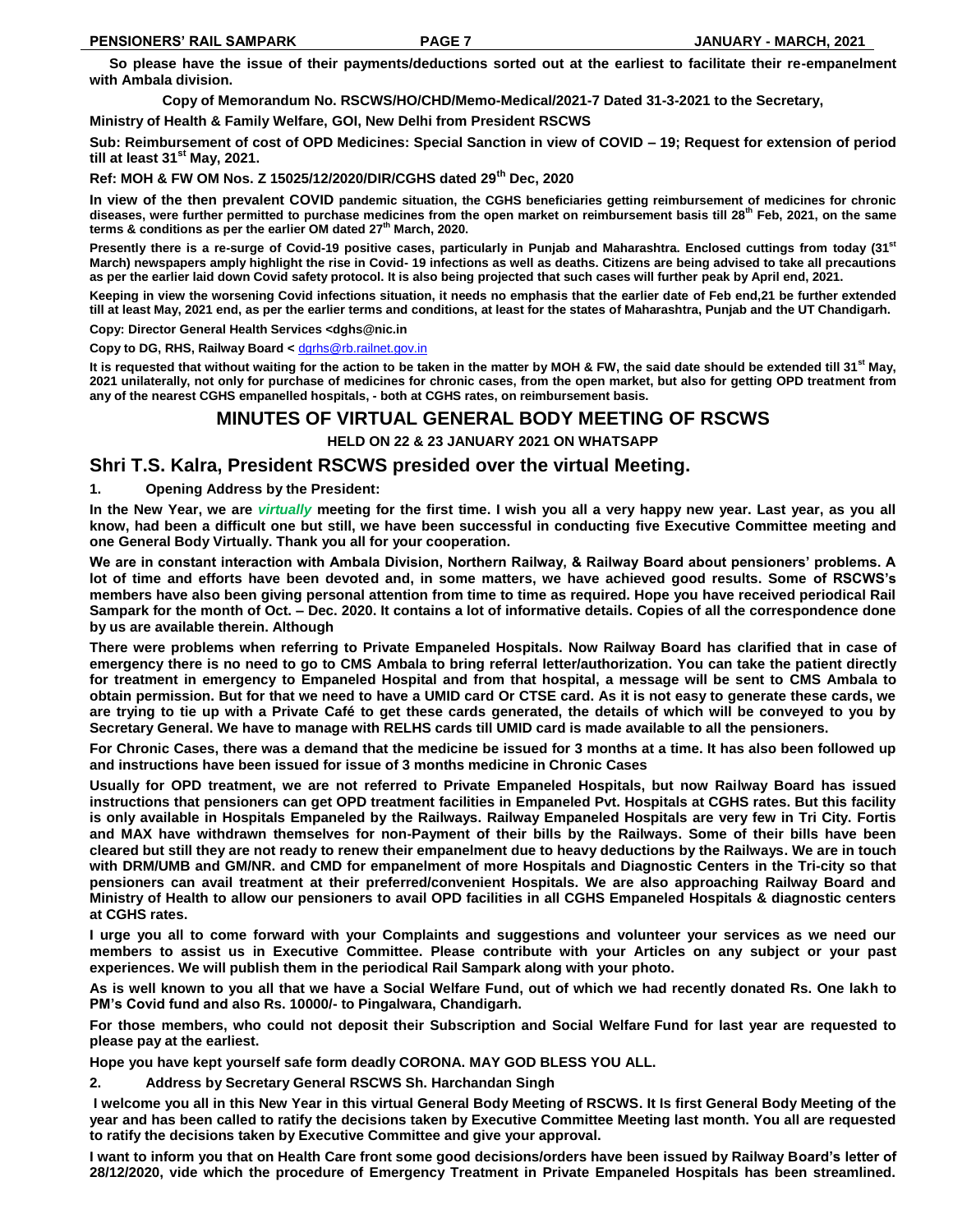**This was our long-standing demand. Now as a result of these orders, a pensioner or his attendant need not run from Pillar to post to get the approval to get treatment in Private Empaneled Hospitals. Approval will be issued on line. The hospital where the beneficiary is admitted will send a detailed report to CMS/UMB within 24 Hours of admission and CMS will be bound to decide within next 24 hours, otherwise it will be considered as approval.**

**Similarly, another order of Railway Board which allowed to draw 3months medicine at a time, for Chronic Disease and 6 months medicines in case you are visiting abroad, was not being implemented by Ambala Division. Now ADMO Chandigarh has been instructed to implement these orders of Railway Board. As a result of above decision beneficiaries will get some relief, but we are still trying that ADMO/CDG be authorized to refer the cases directly to Empaneled Hospitals And diagnostic centers after obtaining CMS"s approval on phone.**

**We are trying to get the list of Chronic Diseases enlarged and updated as also the problems being faced in getting Reimbursement, since the FMA is not sufficient to cover the cost of medicines of Chronic Diseases.**

**We are also trying to persuade Railways to organize camps to generate UMID card for pensioners.**

**We need to have a strong organization. We cannot move forward till we strengthen RSCWS. I request you all to give your suggestions and also help enroll all Railway Pensioners residing in Tricity near your residence or outside Tricity.**

**Please pay your subscription on time through NEFT.**

**Periodical Rail Sampark for Oct.-Dec. 2020 has been dispatched to all members. If any member has not received his copy, please contact me & duplicate copy will be sent to him. The same is also available on our website and WhatsApp group.**

**I once again request you to contribute with your suggestions, Subscription and Social Welfare Fund to make this organization strong.**

**We have also donated Rs. 10000/- to Pingalwara Chandigarh recently out of our Social Welfare Fund.**

**Balance sheet for the year 2019-20 is presented for approval.**

**In the end I appeal to all to ratify the decision taken by Executive Committee Meeting on 17th Dec.2020.**

**3. Following proposals were unanimously approved by all the Members, as placed on the Agenda:**

**i) Balance sheet of RSCWS for the year 2019-20**

**ii) A) To constitute a "Core Committee" of RSCWS to act as Standing Committee for continuous interaction, consultation and decision on urgent and day to day important issues within the framework of the Constitution and Resolutions of the ECM & GBM comprising of a) Chairman. b) President, c) Secretary General, d) Joint Secretary General, e) Treasurer, f) Finance Secretary and g) Any other person or Member as Special Invitee.**

**iii) To nominate Sh. TPS Bhalla as Joint Secretary General RSCWS and to nominate Sh Navtej Singh (Site Adm. RSCWS.com) as a special Invitee to the Core Committee and the ECM/.**

**iv) To donate Rs.10,000/- from SWF (Social Welfare Fund) of RSCWS to the All India Pingalwara Charitable Society (Regd.) through its Branch Pingalwara at Palsora Sector 55 Chandigarh, where over 40 handicapped destitute patients are provided with proper care, treatment and separate room to each of them.**

**v) To intensify the campaign for better & patient friendly health care facilities for Railway Beneficiaries – especially Pensioners and Family Pensioners.** 

*vi)* **To honour Shri Sorabh Singh XEN NR Chandigarh with a Shawl and a Memento for his extra ordinary and exemplary gesture to help a Pensioner Trackman by giving Rs. 3 Lakhs from his personal savings on the eve of the marriage of Trackman"s daughter, as he had not been paid his settlement dues by the Railways even 9 months after his retirement** *(due to officious negligence or the Lockdown etc.).*

*vii)* **A) To appeal to the Members to pay their Subscription for 2020-21 @ Rs.300 PA & Social Welfare Fund (SWF) @ Rs.500/- PA through Internet Banking or NEFT to credit the same in the account of Railway Senior Citizens Welfare Society" in Punjab & Sind Bank, Sector 7, Chandigarh, SB Account No. 08561000100242, IFSC Code PSIB 0000856.** 

**OR B) Members may pay their Subscription & SWF directly to the TREASURER RSCWS SH CP SINGH (MOB: NO. -98880 54477) AND GET THEIR (NEW/UPDATED) MEMBERSHIP CARD FROM HIM**

**4. Following suggestions were given by Shri TPS Bhalla, Sh. KP Singh & endorsed by Sh. R.K. Dutta & others**

**i) . A booklet containing all the important rules, processes, & procedures pertaining to Establishment, Pass and most importantly Medical orders may be compiled, got printed and distributed to all members.**

**ii) The names of the members, whose subscription and donations are received, during the last quarter should be published in the "Rail Sampark".**

**iii) Members, who have neither paid their subscription dues, nor attended GBM for long, should be contacted by sending personal letters to enquire about their welfare. If convenient they may be contacted personally as well.**

**iv) Possibility of having a permanent office of RSCWS may be explored.**

**v) The detailed medical presentations given during GBM should be published in Rail Sampark.**

**vi) While adding a member to a group, the admin should post brief introduction of the member/guest.**

**vii) . As a member of RSCWS every member must contribute in whatever field they can. We have enough talent available in RSCWS in all fields.** 

**viii) Barring Top Decision-Making EC members, all others be assigned the work they can comfortably handle without overburdening any one. The detailed distribution of work may be circulated to all.**

**5. Concluding Address by Shri T. S. Kalra President:**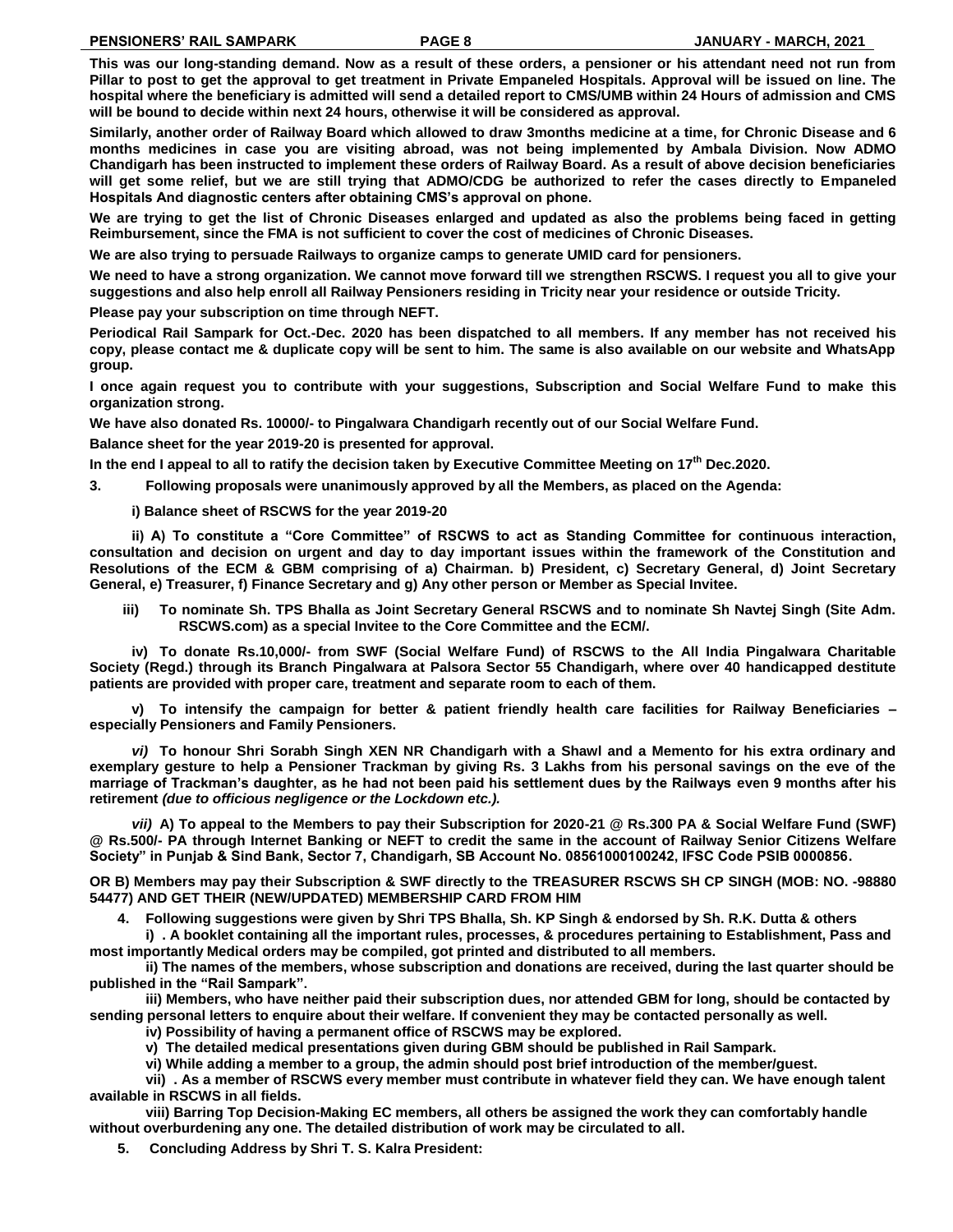**"Thanks to all the members for actively participating and getting the GBM conducted very successfully. On my part, I have all along been exhorting members to put forward their new suggestions; this aspect has since been fulfilled in this GBM; very fine. Next part is implementation of these suggestions for which active participation of members of subcommittees is called for. We will try to constitute more such committees in the next EC deliberations. But please give your names voluntarily for working on the suggestions given. That is easier said than done; very good proposals but also enough of efforts & time are required to carry these out. Hope you all will appreciate and forward your names to SG/HS for the needful. So far very well done and please keep it up. Good Luck.**

**6. Concluding Address by Shri G.S. Sethi Chairman RSCWS**

**Thank you very much for participating in this General Body Meeting of RSCWS in good numbers and approving the proposals of the Executive Committee. Hope you will all continue to give your full cooperation in future as well.** 

**With Best Wishes for good health and happiness in New Year.**

**7. Concluding and thanks giving message by the Secretary General RSCWS Sh. Harchandan Singh**

**I Thank you all for participating in the two-day Virtual General Body Meeting and for offering your good suggestions. We will discuss these suggestions soon in our Executive Committee Meeting and try to make arrangements to get these implemented and fix responsibilities. Suggestions are good but to implement these, we need cooperation of all of you and request you to volunteer your services in whatever way/field you can. I am thankful to Mr. Bhalla to have accepted the post of Joint Secretary General and give suggestions, and look forward to his support in implementing the same and appeal to all other members of Executive Committee and Non-Executive Committee members to come forward and volunteer themselves for implementation of these suggestions.**

**Only yesterday I have received a communication from CMS/UMB that ADMO/CDG has been authorized to deal with referral and Emergency cases, with the permission of CMS on phone, with post facto permission following it. We will try to pursue CMS to ensure that post facto sanction is communicated by Email to ADMO/CDG with a copy to the Patient, and private Hospital as well.**

**Some members have informed that they are not comfortable with internet banking. Hence, they could not deposit their subscription due and Social Welfare Fund. Such members may send their contribution through Cheque payment to Sh. C. P. Singh at his residential Address. They can also hand over the same directly to Sh. C.P. Singh who is also an Accountant at Sector 8 Gurudwara Chandigarh. All Members are advised to get their Membership Card updated from Sh. C.P. Singh to avail of the treatment at CGHS rates in Fortis, Ivy & Eden Hospitals.**

## **NEW MEMBERS WHO JOINED RSCWS IN 2019-20 & 2020-21**

| SN  | Name & Contact No.<br>of Member<br>S/Shri/ Smt]                | Last Des/ Stn                        | <b>DOB</b>               | <b>DOR</b>                                       | <b>DOJ RSCWS</b>                      | <b>CONTACT</b><br>NO.      |
|-----|----------------------------------------------------------------|--------------------------------------|--------------------------|--------------------------------------------------|---------------------------------------|----------------------------|
| 1.  | <b>AJAIB SINGH.</b>                                            | <b>SHUNTING</b><br><b>MASTER/CDG</b> | 12/10/195<br>9           | 31/10/2019                                       | 16/11/2019                            | 97807-39277                |
| 2.  | <b>A.K.SINGH</b>                                               | XEN/C/CDC                            | 21/03/194                | 31/03/2001                                       | 16/11/2019                            |                            |
| 3.  | <b>JATINDER PAL</b><br><b>SINGH</b>                            | TI/CDG                               | 11/07/196<br>6           | <b>SERVING</b><br><b>ANNUAL</b><br><b>MEMBER</b> | 19/11/2019                            | 97792-39921                |
| 4,  | <b>KAILASH RAI</b>                                             | DGM/Rail<br>Tel/CDG                  | 19/09/195<br>9           | 30/09/2019                                       | 16/11/2019                            | 97792-44115                |
| 5.  | <b>RAJEEV KUMAR</b><br><b>SHARMA</b>                           | IG/CSC/RPF/N.<br>E.RLY               | 20/04/195<br>5           | 30/04/2015                                       | 16/11/2019                            | 74990-68084                |
| 6.  | <b>SWARAN DASS</b>                                             | Dy.CEE/C                             |                          |                                                  | 30/04/2019                            | 88726-60444                |
| 7.  | <b>ASHOK BHANDARI</b>                                          | <b>HEAD CLERK/</b><br>DRM/FZR        | 01/12/195<br>$\Omega$    | 30/11/2010                                       | 28/08/2020                            | 79733-70677<br>80540-79979 |
| 8.  | <b>AMARJEET KAUR</b>                                           | WIFE OF EX-<br><b>GUARD</b>          | 14/10/193<br>5           | 31/10/1993                                       | 28/08/2020                            | 98764-18009                |
| 9.  | N.K. MALIK                                                     | <b>ADEN/UMB</b>                      | 18/03/196<br>$\mathbf 0$ | 31/03/2020                                       | 14/10/2020                            | 79734-44135                |
| 10  | <b>NIRANJAN SINGH</b><br><b>DEV</b>                            | WM/RCF/KXH                           |                          |                                                  | <b>PARTICULAR</b><br><b>S AWAITED</b> |                            |
| 11  | S.C.AGGARWAL.<br><b>KOTA</b>                                   | CTI/KOTA                             |                          |                                                  | 24/07/2020                            |                            |
| 12  | <b>E.SUNDRAMURTHY.</b><br><b>CHENNAI</b>                       | Sr. Pass. GUARD<br><b>MYSORE</b>     |                          |                                                  |                                       |                            |
| 13. | <b>SMT. KRISHNA</b><br><b>GANOTRA.</b><br><b>UDAIPUR-[Raj]</b> |                                      |                          |                                                  | 05/09/2019                            |                            |
| 14  | <b>DIN DAYAL BERRY</b>                                         | <b>CNB</b>                           |                          |                                                  | 05/09/2019                            |                            |
| 15  | <b>PUSHPINDER KUMAR</b><br><b>SOKER. RAJPURA</b>               | SS/SBJ                               | 15/06/195<br>8           | 30/06/2018                                       | 30/05/2019                            | 94179-41524                |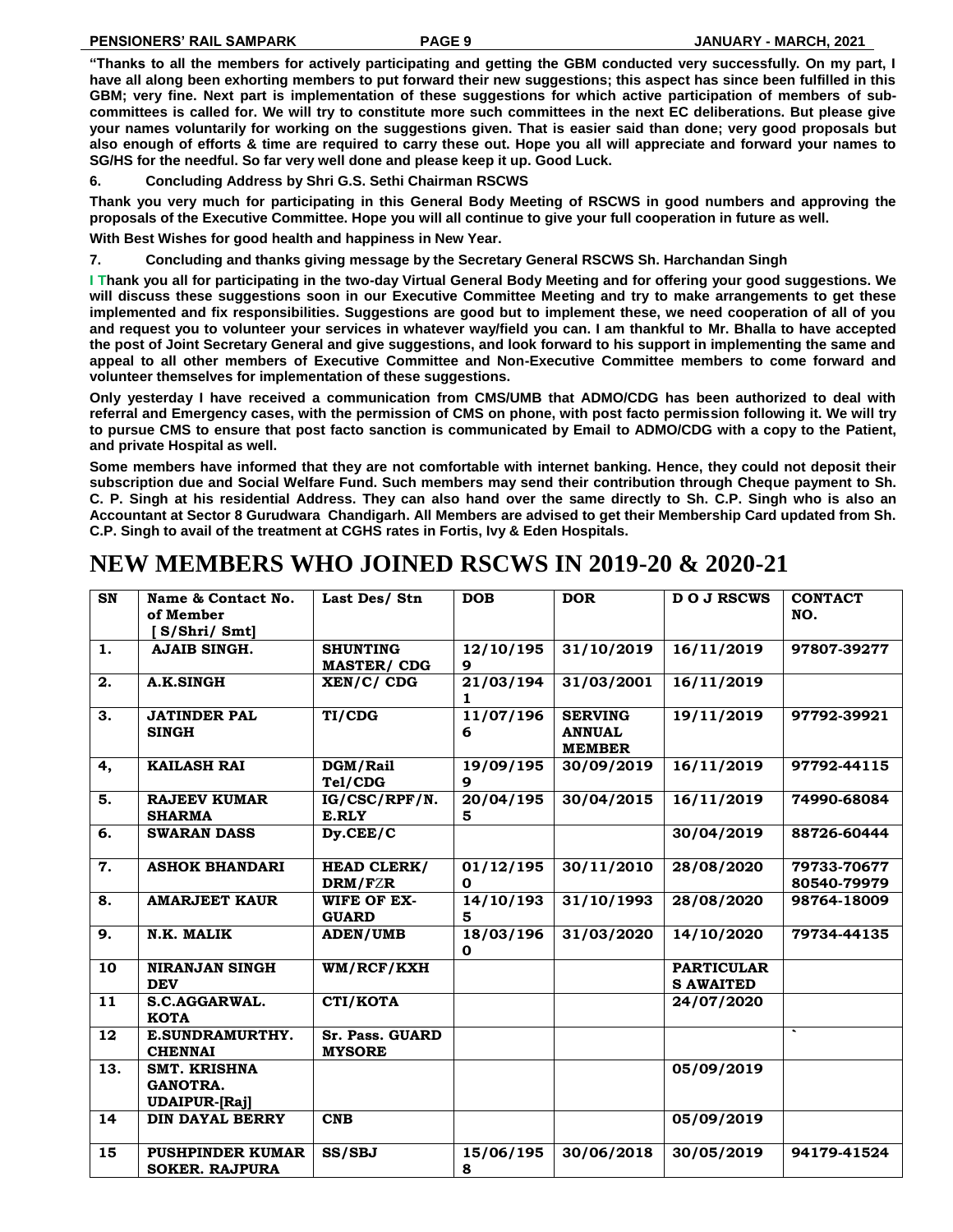**PENSIONERS" RAIL SAMPARK PAGE 10 JANUARY - MARCH, 2021**

|                   | NEW LIFE MEMBERS (who joined RSCWS in 2019-2020 & 2020-2021) |                                             |            |            |                     |                            |
|-------------------|--------------------------------------------------------------|---------------------------------------------|------------|------------|---------------------|----------------------------|
| SN                | Name & Contact<br><b>No. of Member</b><br>[S/Shri/ Smt]      | Last Des/ Stn                               | <b>DOB</b> | <b>DOR</b> | DOJ<br><b>RSCWS</b> | CONTACT NO.                |
| 1.                | <b>RAM KUMAR</b>                                             | AESTE/P/<br><b>UMB</b>                      | 29/04/1959 | 30/04/2019 | 16/11/2019          | 82958-28981                |
| 2.                | <b>S.S.BRAR</b>                                              | CSE/WR/<br><b>BCT</b>                       | 12/09/1941 | 31/10/2001 | 16/11/2019          | 98888-89314                |
| 3                 | T.P.S. BHALLA                                                | <b>SSE/COFMOW</b>                           | 21/08/1945 | 31/08/2005 | 22/04/2019          | 99588-04727                |
| 4                 | <b>TAESEM LAL</b><br><b>GUPTA</b>                            | <b>SS/KLK</b>                               | 10/11/1958 | 30/11/2018 | 30/04/2019          | 82846-69827                |
| 5.                | <b>GURDIAL SINGH</b>                                         | CCM-TS/N.RLY                                | 11/11/1946 | 30/11/2006 | 18/12/2020          | 98785-50804                |
| 6.                | <b>HARPAL KAUR</b><br><b>SETHI</b>                           | WIFE OF EX-<br>CDO/CNB                      | 06/02/1942 |            | 29/11/2020          | 99151-50196                |
| 7.                | <b>SATISH KUMAR</b><br><b>SHARMA</b>                         |                                             |            |            | 21/01/2021          | 94636-53696                |
| 8.                | <b>VED PARKASH</b><br><b>SHARMA</b>                          | <b>CERS/UNNAO</b>                           | 01/07/1958 | 30/06/2018 | 03/03/2021          | 97818-79991                |
| $\overline{9}$ .  | <b>WANTI DEVI</b><br>W/O Late Sh. TARA<br><b>CHAND KALRA</b> | WIFE OF EX-<br>MCM/SID/CDG                  | 10/07/1949 |            | 13/02/2021          | 98147-23887                |
| $\overline{10}$ . | <b>SUSHIL LAKHANI</b>                                        | <b>ASSTT</b><br>TEACHER/<br><b>BHUSAWAL</b> | 10/11/1943 | 30/11/2003 | 12/02/2021          | 98722-14750                |
| 11                | <b>RAKESH KUMAR</b><br><b>SHARMA. KALKA</b>                  | <b>GUARD/KLK</b>                            |            |            |                     |                            |
| 12                | <b>SATISH KUMAR.</b><br><b>PATIALA</b>                       | <b>CGS/DDL</b>                              | 18/04/1950 | 39/04/2010 | 07/12/2020          | 94171-85442                |
| 13                | <b>RAKESH KUMAR.</b><br><b>DELHI</b>                         | CTI[L]/DLI                                  | 09/02/1953 | 28/02/2013 | 27/11/2020          | 98919-19334                |
| 14                | R.D.VERMA.<br>Gwalior                                        | <b>LOCO</b><br>PILOT/CNB                    | 09/08/1960 | 31/08/2020 | 24/10/2020          | 81127-75150                |
| 15                | <b>NARESH KUMAR</b><br><b>BHARDWAJ.</b><br><b>DELHI</b>      | Ch. OS/DLI                                  | 20/07/1955 | 31/07/2015 | 28/08/2020          | 98680-92556<br>95601-98388 |
| 16                | R, N, SHARMA.<br><b>BIKANER</b>                              | <b>SSE/WS/BKN</b>                           | 16/02/1955 | 28/02/2015 | 28/08/2020          | 99504-12908                |
| 17                | <b>YOGENDRA</b><br><b>MOHAN SHARMA.</b>                      | <b>SSE/LOCO</b>                             |            |            | 17/08/2020          |                            |
| 18                | <b>T.A. KRISHNA</b><br><b>PRASAD</b><br><b>SECUNDERABAD</b>  | SE                                          |            |            | 31/01/2020          |                            |
| 19                | <b>E.SUNDRAMURTHY</b><br><b>CHANNAI</b>                      | Sr. Pass. GUARD<br><b>MYSORE</b>            | 02/09/1955 | 31/05/2015 | 19/11/2019          | 70229-99856                |
| 20                | <b>ASHOK BHAI.</b><br><b>SURAT- GUJRAT</b>                   | CTNL/W.RLY                                  |            |            |                     |                            |

**RAILWAY PENSIONERS! FOYOUR WELFARE & AWARENESS - BE ACTIVE MEMBERS OF RSCWS SUBSCRIPTION FOR RSCWS @ RS.300/- PA OR LIFE MEMBERSHIP RS.2500 DONATE & SUBSCRIBE LIBERALLY TO "SOCIAL WELFARE FUND" (SEF) DONATIONS & SUBSCRIPTIONS MAY BE SENT BY NEFT OR DEPOSITED IN THE BANK ACCOUNT OF RSCWS IN FAVOUR of " Railway Senior Citizens Welfare Society" in Punjab & Sindh Bank, Sector 7, Chandigarh, SB Account No. 08561000100242, IFSC Code PSIB 0000856 OR BE PAID TO THE TREASURER RSCWS IN CASH OR AT-PAR CHEQUE OR DD AT HIS FOLLOWING ADDRESS: SH. C.P. SINGH. TREASURER RSCWS, 351, SAVITRI TOWER S 1, VIP ROAD, ZIRAKPUR (PB)-140603 OR SH. C.P. SINGH. TREASURER RSCWS @ O/O ACCOUNTANT, GURDWARA, SECTOR 8 D, CHANDIGAGARH PRESIDENT &SECRETARY GENERAL, RSCWS**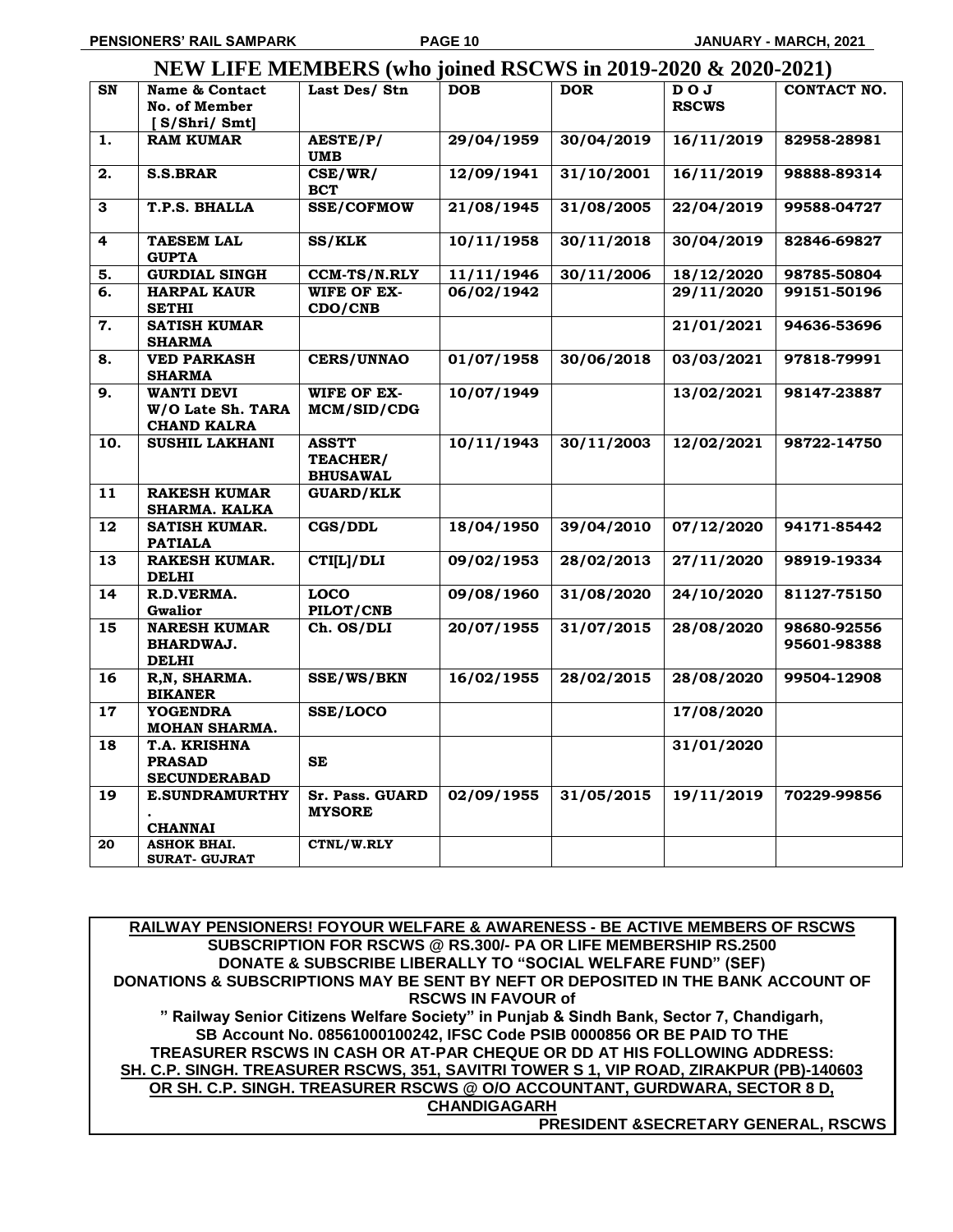### **CONTRIBUTORS TO SOCIAL WELFARE FUND (RSCWS) IN 2019-20 & 2020-2021 - (TO HELP THE POOR, NEEDY & DESTITUTES)**

| SN               | <b>NAME &amp; ADDRESS OF MEMBERS</b>                     | <b>YEAR</b>            | <b>YEAR</b> |
|------------------|----------------------------------------------------------|------------------------|-------------|
|                  |                                                          | 2019-2020              | 2020-2021   |
| 1                | SH. AJIT SINGH WALIA, 1028/46/B, CHANDIGARH.             | $500/-$                | $500/-$     |
| $\mathbf 2$      | SH. AJIT SINGH OLYMPION, 1066-C, SEC-71. MOHALI          | $500/-$                |             |
| 3                | SH. B.B.SHARMA, [LM] 3046, SEC-21/D. CHANDIGARH          | $500/-$                |             |
| 4                | SH. BIPIN BEHARI LAL SHARMA. 1043, SEC-42/B, CHANDIGARH  | $200/-$                | ---         |
| 5                | SH. ANOOP KUMAR, [LM]' BALTANA- MOHALI                   | $\qquad \qquad \cdots$ | $500/-$     |
| 6                | SH. DIWAN SINGH NIGAH, 347; SEC-71. MOHALI               | $200/-$                | $500/-$     |
| $\boldsymbol{7}$ | SH. D.P.SINGH; 688, SECTOR-7. PANCHKULA                  | $200/-$                | $---$       |
| 8                | SH. DES RAJ SHARMA, 199/5; SBP HOMES. KHARAR             | $500/-$                | $500/-$     |
| 9                | SH. GURPREET SINGH, [LM], 1168, SE-48/B. CDG             | $500/-$                | $500/-$     |
| 10               | SH. GURMUKH SINGH, MANIMAJRA-CDG                         | $200/-$                | $500/-$     |
| 11               | SH. HARCHANDAN SINGH; [LM]; 32, PHASE-6. MOHALI          | $1000/-$               | ---         |
| 12               | SH. HARCHARAN SINGH, [LM]; 3331, SEC-19/D, CHANDIGARH    | $500/-$                | $---$       |
| 13               | SMT. HARPAL KAUR SETHI, [LM]; 3711/46-C, CDG             | $---$                  | $500/-$     |
| 14               | SH. INDERJEET SINGH; 2503, PHASE-11' MOHALI              | $500/-$                |             |
| 15               | SH. JAGDISH MAGOO, 3543, SEC-46/C, CHANDIGARH            | $200/-$                |             |
| 16               | SH. JAGIR SINGH; 914, SEC-79. MOHALI                     | $200/-$                | ---         |
| 17               | SMT. JAGIR KAUR, PATIALA ROAD, ZIRAKPUR                  | ---                    | $100/-$     |
| 18               | SH. JOGINDER SINGH BHATIA; 1130, SEC-79. MOHALI          | $500/-$                | ---         |
| 19               | SH. JASWANT SINGH, [LM], 159/1; DESU MAJRA. KHARAR       | ---                    | $500/-$     |
| 20               | SH. J.B. BHANDARI.[LM], 7/1-B, RAIL VIHAR, PANCHKULA     | ---                    | $1000/-$    |
| 21               | SH. KAPIL DEV PASRICHA. PINJORE. DISTT. PANCHKULA.       | ---                    | $500/-$     |
| 22               | SH. M.S.BHALLA, 005-F; RAIL VIHAR, PANCHKULA             | $500/-$                | $1000/-$    |
| 23               | SH. MADAN LAL SHARMA, 2687/A, SEC-66. MOHALI             | $500/-$                | $1000/-$    |
| 24               | SH. MAST RAM; D-102, IVORY TOWER, SEC-70. MOHALI         | $500/-$                |             |
| 25               | SH. MOHINDER SINGH; 319-C, SEC-51/A. CHANDIGARH          | $500/-$                |             |
| 26               | SH. MAM CHAND; 91, HUDA PLOTS, SEC-19, PANCHKULA         | $200/-$                | ---         |
| $27\,$           | SH. M.S. SAWHNEY, 105-M; RAJDHANI ENCLAVE; KHARAR        | $\overline{a}$         | $200/-$     |
| 28               | SH. MOHINDER SINGH, VILLAGR-DURALI SEC-101, MOHALI       | $200/-$                | $700/-$     |
| 29               | SH. N.P. MOHAN, [LM]; 1023, 15/B. CHANDIGARH             | $1000/-$               | $1500/-$    |
| 30               | SH. N.S.DEV, 3102, SEC-71. MOHALI                        |                        | $500/-$     |
| 31               | SH. O.S.DOGRA, E-62, GH-3, SEC-5, PKL                    | $2650/-$               | $2650/-$    |
| $\overline{32}$  | SH. PIARA SINGH BIRHA, 4545/A; SEC-70; MOHALI            | $700/-$                | $700/-$     |
| 33               | SH. PRABH KIRPAL SINGH; 1201, PHASE-3/B-2, MOHALI        | $500/-$                |             |
| 34               | SH. RAM DAYAL MEHMI, B-002/ 09750; NEW SWARAJ NAGAR,     | $200/-$                | $200/-$     |
|                  | <b>KHARAR</b>                                            |                        |             |
| 35               | SH. RAKESH KUMAR SHARMA; 734, Ist FLOOR, SEC-78, MOHALI  | $500/-$                | ---         |
| 36               | SH. S.K.DEWAN, 175-A, SADA SHIV ENCLAVE. BALTANA         | $500/-$                | ---         |
| 37               | SH. SOHAN LAL;1343/2, PHASE-11; MOHALI                   | $1000/-$               | ---         |
| 38               | SH. SATPAL SINGH; VILL-NAGLA; PO-DAKOLI; DERA BASSI.     | $200/-$                | ---         |
| 39               | SH. T.S. THUKRAL, 1013, SEC-444/B, CHANDIGARH            | $5000/-$               | ---         |
| 40               | SH. TPS BHALLA;701, TOWER-Y, FALCON VIEW, SEC-66. MOHALI | $500/-$                | ---         |

**PENSIONERS! VISIT RSCWS WEBSITE [https://rscws.com](https://rscws.com/) REGULARLY FOR VITAL INFORMATION OF INTEREST TO THE PENSIONERS, COPIES OF RELATED ORDERS & 1. COMPENDIUM OF MEDICAL FACILITIES FOR RETIRED RAILWAY EMPLOYEES – A HAND BOOK 2. <https://www.rscws.com/pdfdocs/Compendium-of-Medical-Facilities-for-Retired-Railway-Employees-&> Pensiobers**